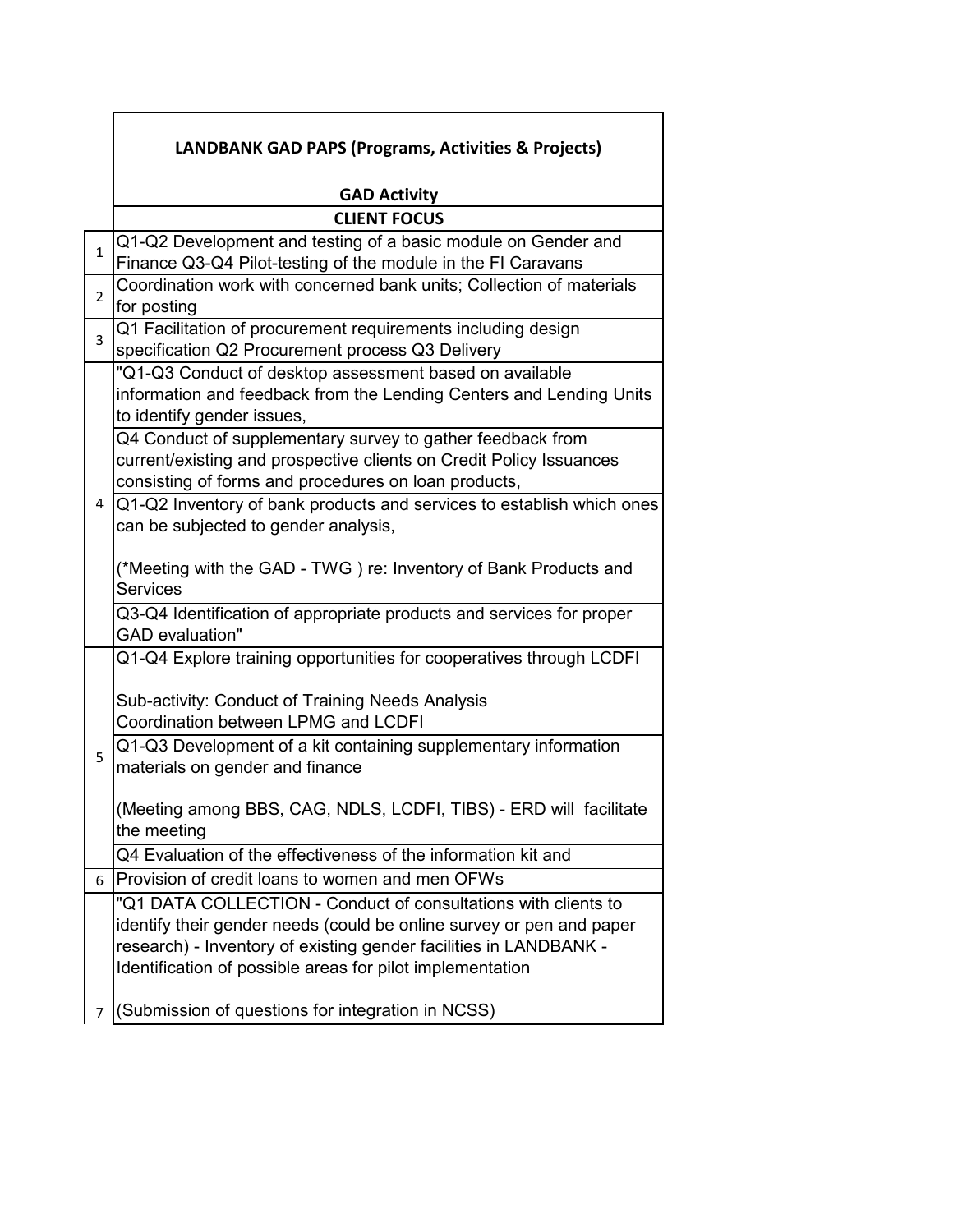|                | Q2-Q4 COMPLIANCE WITH ADMINISTRATIVE AND LEGAL                                                                                                                                                                                |
|----------------|-------------------------------------------------------------------------------------------------------------------------------------------------------------------------------------------------------------------------------|
|                | REQUIREMENTS - due diligence - management approval - certification                                                                                                                                                            |
|                | by concerned entitities "                                                                                                                                                                                                     |
|                | note: will be moved to 2023                                                                                                                                                                                                   |
| 8              | Q3-Q4 Conduct of gender analysis using HGDG and other gender<br>analysis tools on various LANDBANK programs and projects (number<br>to be decided upon consultation with lending program, crafting and<br>implementing units) |
| 9              | Sale of agrarian reform bonds                                                                                                                                                                                                 |
|                | <b>ORGANIZATIONAL FOCUS</b>                                                                                                                                                                                                   |
| $\mathbf{1}$   | Conduct of capability-building initiatives on Anti-Sexual Harassment<br>and Safe Spaces Act (Bawal Bastos Law)                                                                                                                |
| $\overline{2}$ | Maintenance of a functional CODI                                                                                                                                                                                              |
| 3              | Dissemination of information and enhancement of relevant skills<br>through forums and education and communication (IEC) materials such<br>as posters, emails and advisories                                                   |
| 4              | Efficient operation of the LANDBANK Lactation station                                                                                                                                                                         |
| 5              | Participation in the Celebration National Women's Month Celebration<br>(NWMC)                                                                                                                                                 |
| 6              | Participation in the 18- day campaign to End - Violence Against<br>Women                                                                                                                                                      |
| 7              | Implementation of activities in celebration/observance of National and<br>International women's activities                                                                                                                    |
| 8              | "Q3 Establish areas of impact; Identify necessary information; Report<br>generation and analysis; Impact assessment,                                                                                                          |
|                | Q1-Q4 Data gap analysis"                                                                                                                                                                                                      |
| 9              | Conduct of forums on responsible parenthood                                                                                                                                                                                   |
| 10             | Efficient operation of the LANDBANK Day Care Center/Early Childhood<br><b>Development Center</b>                                                                                                                              |
| 11             | Conduct of Summer Workshop for children/dependents of LANDBANK<br>Employees and other workers                                                                                                                                 |
| 12             | In compliance to CSC No. 08, s.2020, the use of leave credits for<br>absence due to quarantine and /or treatment relative to the COVID-19.                                                                                    |
| 13             | Active participation in the various capacity building programs organized<br>by the DOF                                                                                                                                        |
| 14             | Conduct of relevant capacity building programs on Gender Sensitivity,<br>Gender Analysis, and GAD Planning and Budgeting                                                                                                      |
| 15             | Strengthening of the existing LBP Regional FPS through reconstitution                                                                                                                                                         |
| 16             | Compliance with relevant laws, rules and regulations on various leave<br>privileges                                                                                                                                           |
|                |                                                                                                                                                                                                                               |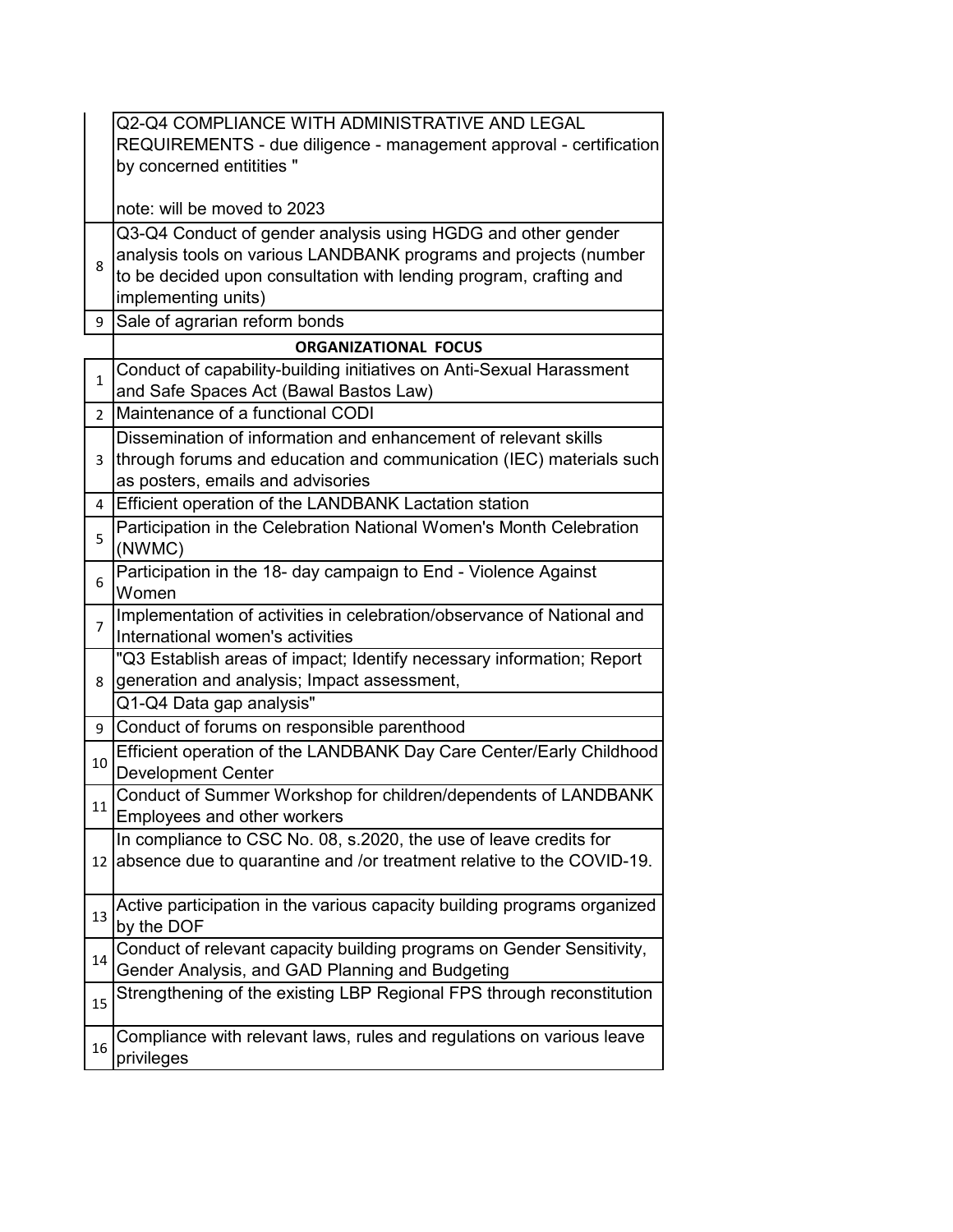|    | "Q1-Q2 Inventory of internal PAPs; Participatory identification of impact                                                                                                                    |
|----|----------------------------------------------------------------------------------------------------------------------------------------------------------------------------------------------|
|    | assessment parameters and methodology,                                                                                                                                                       |
| 17 | Q3-Q4 Conduct of participatory impact assessment of existing internal<br>PAPs"                                                                                                               |
|    | "Q1 - Develop behavior-level assessment tool for trainings conducted;<br>Crafting and implementation of LEAP GAD Module,                                                                     |
| 18 | Q3 - Conduct of GST (at least 2 batches) "                                                                                                                                                   |
|    | (Note: to be moved on 2023)                                                                                                                                                                  |
|    | "Q1-Q2 Issuance of LANDBANK Policy Statement on GAD,                                                                                                                                         |
| 19 | Q3-Q4 Cascading of approved LANDBANK Policy Statement on GAD<br>to the Bank Sectors; Formulation of Sectoral Policy on GAD "                                                                 |
|    | "Q1-Q2 - Identification of potential GAD Resource Persons; Conduct of<br>TNA,                                                                                                                |
| 20 | Q3-Q4 - Series of consultations with prospective consultant to come up<br>with a comprehensive TOT design based on TNA and organizational<br>needs"                                          |
|    | "Q1-Q2 - Creation of a Sectoral group in charge of crafting the Sectoral<br>policy,                                                                                                          |
| 21 | Q3-Q4 - Capacity building of Sectoral group to come up with Sectoral<br>policies; Validation of draft Sectoral policies,                                                                     |
|    | Q3 - Preparation of Annual GAD Plan & Budget; Submission of<br>Sectoral inputs "                                                                                                             |
|    | Note: pending approval of GAD Policy and GAD Strategic Plan                                                                                                                                  |
|    | "Q1 Conduct a TNA; Develop a training plan for the GFPS members,                                                                                                                             |
|    | 22 Q2-Q4 - Conduct of GAD trainings (GST in the Context of Covid-19<br>Pandemic, Gender Mainstreaming, Introduction to Gender Analysis,<br>GAD Planning and Budgeting, Gender-related Laws)" |
|    | Review/revisit/revision of existing policies as needed                                                                                                                                       |
| 23 | Note: Follow up on the General policy on Magna Carta leave benefits to<br><b>PAD</b>                                                                                                         |
|    | Q1 Issuance of a GAD policy statement for the whole bank,                                                                                                                                    |
| 24 | Q3-Q4 Sectoral policy review/development                                                                                                                                                     |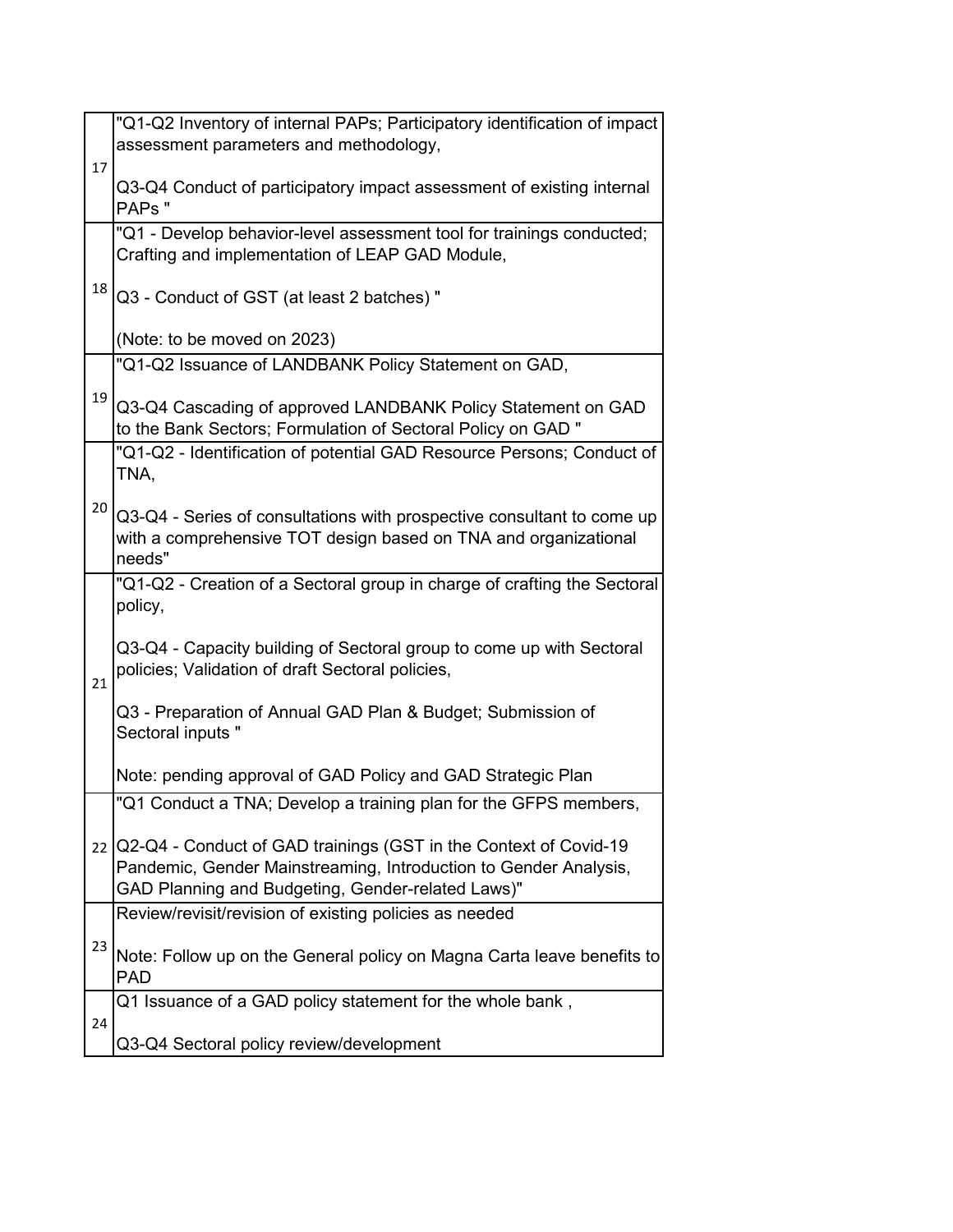| 25 |                                                                                                                                                                                                                                                                                                                                                                                                                                                                                                                                                                                                                                                                                                                                                                                                                                                                                                                                                                                                                                                                                                                                                                                                                                                                                                                             |
|----|-----------------------------------------------------------------------------------------------------------------------------------------------------------------------------------------------------------------------------------------------------------------------------------------------------------------------------------------------------------------------------------------------------------------------------------------------------------------------------------------------------------------------------------------------------------------------------------------------------------------------------------------------------------------------------------------------------------------------------------------------------------------------------------------------------------------------------------------------------------------------------------------------------------------------------------------------------------------------------------------------------------------------------------------------------------------------------------------------------------------------------------------------------------------------------------------------------------------------------------------------------------------------------------------------------------------------------|
|    | Report generation (new data gaps maybe generated as needed or on                                                                                                                                                                                                                                                                                                                                                                                                                                                                                                                                                                                                                                                                                                                                                                                                                                                                                                                                                                                                                                                                                                                                                                                                                                                            |
|    | demand)                                                                                                                                                                                                                                                                                                                                                                                                                                                                                                                                                                                                                                                                                                                                                                                                                                                                                                                                                                                                                                                                                                                                                                                                                                                                                                                     |
| 26 | "Q1-Q2 Crafting, approval, issuance of Policy "                                                                                                                                                                                                                                                                                                                                                                                                                                                                                                                                                                                                                                                                                                                                                                                                                                                                                                                                                                                                                                                                                                                                                                                                                                                                             |
| 27 | Q1-Q4 - Implementation of GAD Strategic Plan                                                                                                                                                                                                                                                                                                                                                                                                                                                                                                                                                                                                                                                                                                                                                                                                                                                                                                                                                                                                                                                                                                                                                                                                                                                                                |
| 28 | Q1-Q4 - Training on GFL for personnel involved in policy formulation,<br>program design, and corporate affairs; Adoption of CSC Memorandum<br>Circular on the Use of Non-sexist Language; Issuance of internal policy<br>and guidelines on the use of GFL                                                                                                                                                                                                                                                                                                                                                                                                                                                                                                                                                                                                                                                                                                                                                                                                                                                                                                                                                                                                                                                                   |
|    | MENTAL HEALTH LEARNING SESSION WILL BE INCLUDED ON<br>THE NEXT GPB REPORTING AND WILL BE REPORTED IN THE<br><b>GAD AR 2021</b>                                                                                                                                                                                                                                                                                                                                                                                                                                                                                                                                                                                                                                                                                                                                                                                                                                                                                                                                                                                                                                                                                                                                                                                              |
|    | <b>ATTRIBUTED PROGRAMS (LENDING PROGRAMS)</b>                                                                                                                                                                                                                                                                                                                                                                                                                                                                                                                                                                                                                                                                                                                                                                                                                                                                                                                                                                                                                                                                                                                                                                                                                                                                               |
|    | LANDBANK ACADEME ACcess to Academic Development to Empower<br>$1_{-}$<br>the Masses towards Endless<br>Interim Students' Loan for Tuitions towards Upliftment of Education for the<br>2.<br>Development of the Youth (I STUDY) Lending Program<br>3. Accelerating adoption of climate-resilient agricultural production systems<br>through integrative landscape approaches to manage climatic risks (PILLAR)<br>Expanded Assistance to Restore and Install Sustainable Enterprises for<br>4.<br>Agrarian Reform Beneficiaries and Small Farm Holders (E-ARISE- ARBs)<br>Restoration and Invigoration Package for a Self-Sufficient Economy<br>5.<br>towards UPgrowth for LGUs (RISE UP LGUs) Lending Program<br>LANDBANK Interim REhabilitation Support to Cushion Unfavorably<br>6.<br>affected Enterprises by COVID 19 (I RESCUE) Lending Program<br>Enhanced Partnership Against Hunger and Poverty (EPAHP) Lending<br>7.<br>Program<br>Harnessing Agribusiness Opportunities through Robust and Vibrant<br>8.<br>Entrepreneurship Supportive of Peaceful Transformation (HARVEST) Project<br><b>HARVEST</b><br>Interim REhabilitation Support to Cushion Unfavorably affected Enterprises<br>9.<br>by COVID19 for Better Urban Services (I RESCUE BUS)<br>10. Credit Surety Fund<br>11. Farm Tourism Financing Program |
|    | 12. Agricultural Competitiveness Enhancement Fund (ACEF)<br>13. Swine                                                                                                                                                                                                                                                                                                                                                                                                                                                                                                                                                                                                                                                                                                                                                                                                                                                                                                                                                                                                                                                                                                                                                                                                                                                       |
|    | 14. Commercial Fishing Vessel Financing Program<br>15. LGU Lending Program                                                                                                                                                                                                                                                                                                                                                                                                                                                                                                                                                                                                                                                                                                                                                                                                                                                                                                                                                                                                                                                                                                                                                                                                                                                  |
|    | 16. Palay aLaY at Mais ng Lalawigan Lending Program                                                                                                                                                                                                                                                                                                                                                                                                                                                                                                                                                                                                                                                                                                                                                                                                                                                                                                                                                                                                                                                                                                                                                                                                                                                                         |
|    | 17. Climate Safe Lending Program                                                                                                                                                                                                                                                                                                                                                                                                                                                                                                                                                                                                                                                                                                                                                                                                                                                                                                                                                                                                                                                                                                                                                                                                                                                                                            |
|    | 18. K-12 Bridge Financing Program                                                                                                                                                                                                                                                                                                                                                                                                                                                                                                                                                                                                                                                                                                                                                                                                                                                                                                                                                                                                                                                                                                                                                                                                                                                                                           |
|    | 19. Municipal Development Fund Office (MDFO) Assigned Loans                                                                                                                                                                                                                                                                                                                                                                                                                                                                                                                                                                                                                                                                                                                                                                                                                                                                                                                                                                                                                                                                                                                                                                                                                                                                 |
|    | 20. Expanded Rice Credit Assistance-Rice Competitiveness Enhancement<br>Fund (ERCA-RCEF)<br>21. Emerging FILIPINA Lending Program                                                                                                                                                                                                                                                                                                                                                                                                                                                                                                                                                                                                                                                                                                                                                                                                                                                                                                                                                                                                                                                                                                                                                                                           |